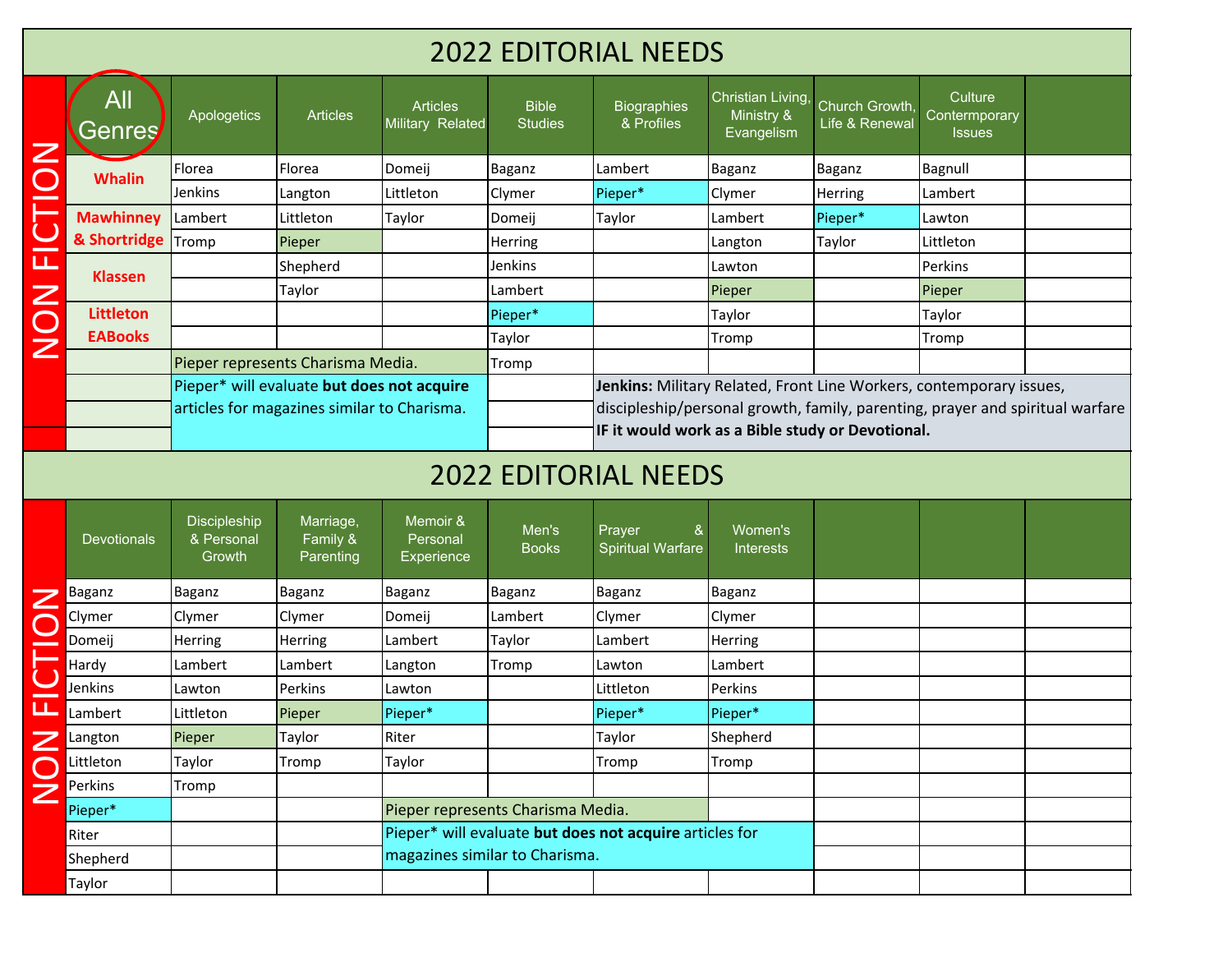## 2022 EDITORIAL NEEDS

|                | All<br><u>Genres</u>                  | Action and<br>Adventure            | <b>Biblical</b><br>Fiction | Contemporary       | Fantasy,<br>Speculative,<br>and Sci-Fi | <b>General Market</b>        | Historical         | Historical<br>Romance | Inspirational | <b>Issues</b><br><b>Fiction</b> |
|----------------|---------------------------------------|------------------------------------|----------------------------|--------------------|----------------------------------------|------------------------------|--------------------|-----------------------|---------------|---------------------------------|
|                | <b>Whalin</b>                         | <b>Bolinger</b>                    | Baganz                     | Baganz             | Baganz                                 | Bolinger                     | Baganz             | <b>Baganz</b>         | Baganz        | Bagnull                         |
| $\overline{Z}$ |                                       | Herring                            | Clymer                     | Bolinger           |                                        | Perkins                      | Bolinger           | <b>Bolinger</b>       | Bolinger      | Bolinger                        |
| FICTIO         | <b>Mawhinney</b>                      | Tromp                              |                            | Clymer             |                                        |                              | Clymer             | Clymer                | Clymer        | Perkins                         |
|                | & Shortridge                          |                                    |                            | Perkins            |                                        |                              | Tromp              | Tromp                 | Herring       | Riter                           |
|                | <b>Klassen</b>                        |                                    |                            | Riter              |                                        |                              |                    |                       | Perkins       | Tromp                           |
|                |                                       |                                    |                            | Tromp              |                                        |                              |                    |                       | Tromp         |                                 |
|                | <b>Littleton</b>                      |                                    | Military-related,          |                    |                                        | <b>Speculative Fiction</b>   | fantasy            | supernatural          |               |                                 |
|                | <b>EABooks</b>                        | <b>DOMEIJ</b> is<br>interested in: | Grief-related              |                    | KUO is<br>interested in:               | YA Science Fiction           | time travel        | suspense              |               |                                 |
|                |                                       |                                    | <b>FICTION</b>             |                    |                                        | dystopian                    | dragons            | thrillers             |               |                                 |
|                |                                       |                                    |                            |                    |                                        |                              |                    |                       |               |                                 |
|                |                                       |                                    |                            |                    |                                        | <b>2022 EDITORIAL NEEDS</b>  |                    |                       |               |                                 |
| Z              | Legal & Political<br><b>Thrillers</b> | Literary                           | Romance                    | Romantic<br>Comedy | Southern                               | Suspense, Crime<br>& Mystery | Women's<br>Fiction |                       |               |                                 |
| $\bullet$      | Tromp                                 | <b>Bolinger</b>                    | <b>Baganz</b>              | Baganz             | Bolinger                               | Baganz                       | Baganz             |                       |               |                                 |
| $\sim$         |                                       | Lawton                             | <b>Bolinger</b>            | Bolinger           | Tromp                                  | Bolinger                     | Bolinger           |                       |               |                                 |
|                |                                       | Riter                              | Clymer                     | Tromp              |                                        | Clymer                       | Clymer             |                       |               |                                 |
|                |                                       | Tromp                              | Perkins                    |                    |                                        | Tromp                        | Herring            |                       |               |                                 |
| ĒĪ             |                                       |                                    | Tromp                      |                    |                                        |                              | Perkins            |                       |               |                                 |
|                |                                       |                                    |                            |                    |                                        |                              | Tromp              |                       |               |                                 |
|                |                                       |                                    |                            |                    |                                        |                              |                    |                       |               |                                 |